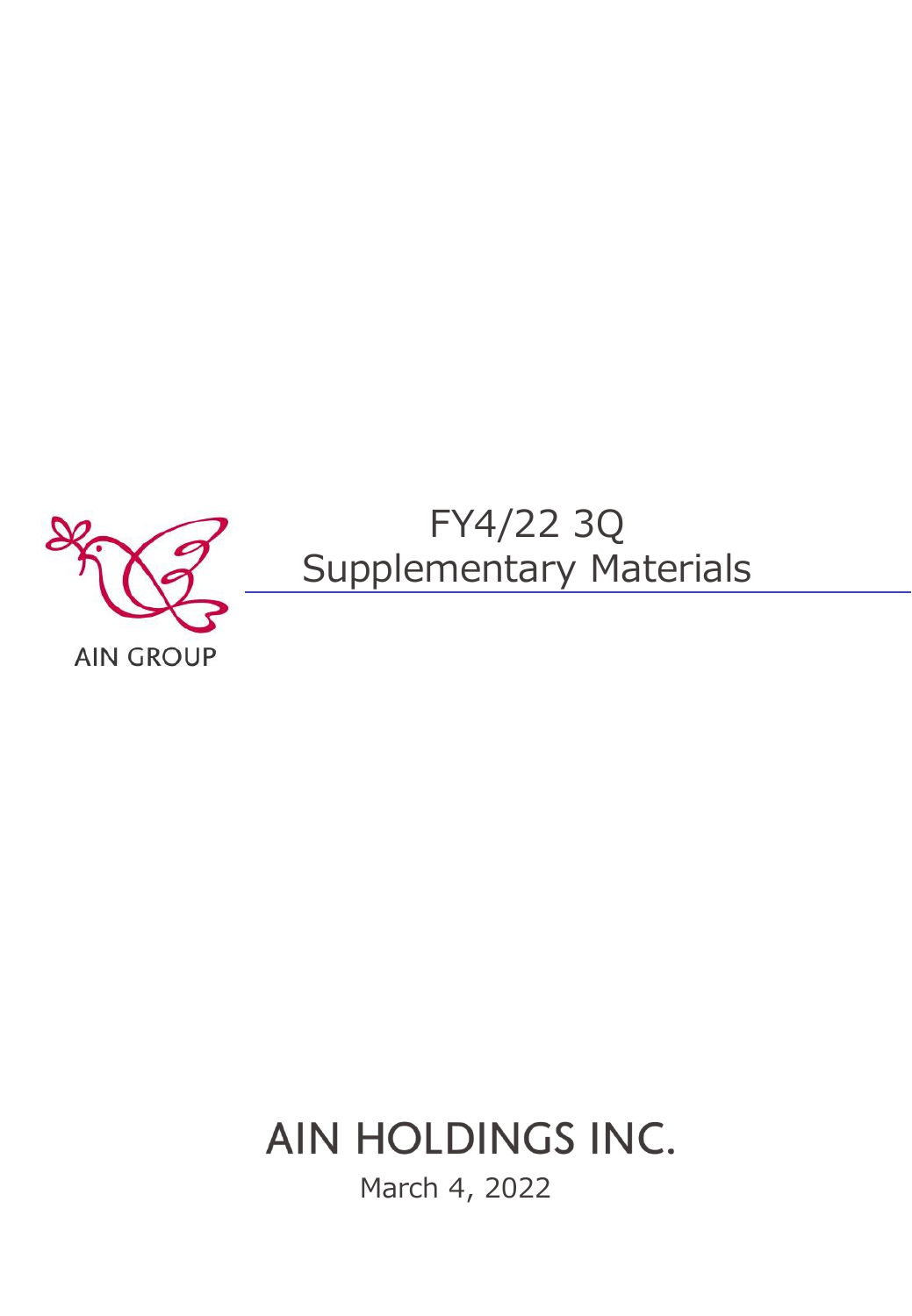# **1.Consolidated Results**

| ■ Year-on-Year                                               |                             |                             |               | $(*)$ million)     |
|--------------------------------------------------------------|-----------------------------|-----------------------------|---------------|--------------------|
|                                                              | FY4/21 3Q<br><b>results</b> | FY4/22 3Q<br><b>results</b> | YoY<br>change | YoY<br>$change$ %) |
| Net sales                                                    | 220,135                     | 234,610                     | $+14,475$     | $+6.6$             |
| Gross profit<br>% of net sales                               | 33,159<br>15.1              | 36,500<br>15.6              | $+3,341$      | $+10.1$            |
| SG&A expenses<br>% of net sales                              | 26,346<br>12.0              | 26,286<br>11.2              | (60)          | (0.2)              |
| Operating profit<br>% of net sales                           | 6,813<br>3.1                | 10,214<br>4.4               | $+3,401$      | $+49.9$            |
| Ordinary profit<br>% of net sales                            | 7,845<br>3.6                | 10,800<br>4.6               | $+2,955$      | $+37.7$            |
| Profit attributable<br>to owners of parent<br>% of net sales | 4,575<br>2.1                | 6,231<br>2.7                | $+1,656$      | $+36.2$            |
| Earnings per<br>share(4)                                     | 129.16                      | 176.89                      | $+47.73$      | $+37.0$            |

Figures in the table are rounded down

# **■Vs Plan**

| ■ Vs Plan                                                    |                   |                      |                   | (¥ million)          |
|--------------------------------------------------------------|-------------------|----------------------|-------------------|----------------------|
|                                                              | FY4/22 3Q<br>plan | FY4/22 3Q<br>results | Vs plan<br>change | Vs plan<br>change(%) |
| Net sales                                                    | 230,689           | 234,610              | $+3,921$          | $+1.7$               |
| <b>Gross profit</b><br>% of net sales                        | 37,207<br>16.1    | 36,500<br>15.6       | (707)             | (1.9)                |
| SG&A expenses<br>% of net sales                              | 27,092<br>11.7    | 26,286<br>11.2       | (806)             | (3.0)                |
| Operating profit<br>% of net sales                           | 10,114<br>4.4     | 10,214<br>4.4        | $+100$            | $+1.0$               |
| Ordinary profit<br>% of net sales                            | 10,542<br>4.6     | 10,800<br>4.6        | $+258$            | $+2.4$               |
| Profit attributable<br>to owners of parent<br>% of net sales | 5,587<br>2.4      | 6,231<br>2.7         | $+644$            | $+11.5$              |
| Earnings per<br>share(4)                                     | 157.72            | 176.89               | $+19.17$          | $+12.2$              |

Figures in the table are rounded down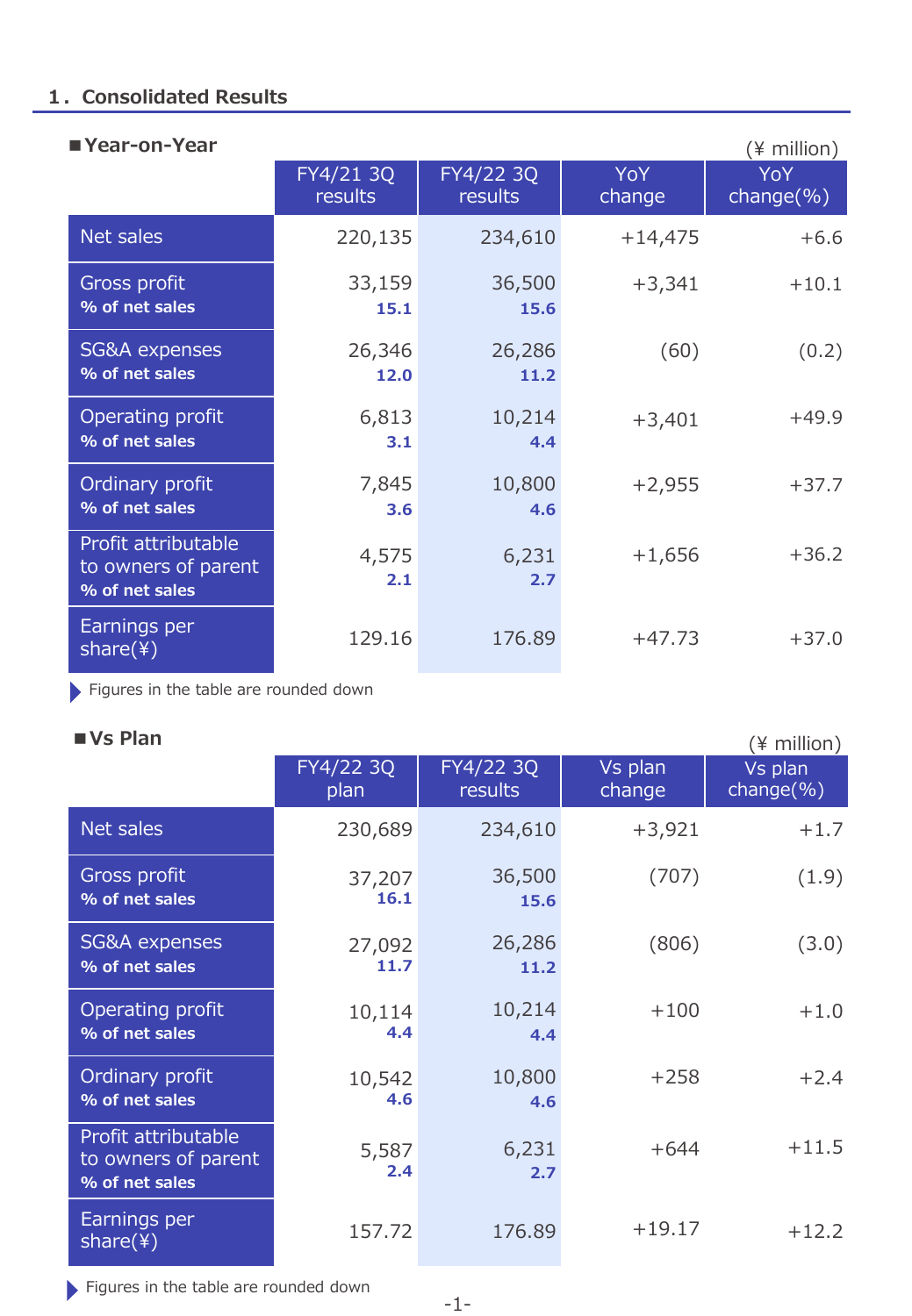# **2. Segment Information(Dispensing Pharmacy Business)**

| ■ Year-on-Year                     |                             |                             |               | $(*)$ million)        |
|------------------------------------|-----------------------------|-----------------------------|---------------|-----------------------|
|                                    | FY4/21 3Q<br><b>results</b> | FY4/22 3Q<br><b>results</b> | YoY<br>change | YoY<br>change $(\% )$ |
| Net sales                          | 194,284                     | 209,793                     | $+15,509$     | $+8.0$                |
| Gross profit<br>% of net sales     | 23,481<br>12.1              | 27,703<br>13.2              | $+4,222$      | $+18.0$               |
| SG&A expenses<br>% of net sales    | 10,601<br>5.5               | 10,385<br>5.0               | (216)         | (2.0)                 |
| Operating profit<br>% of net sales | 12,880<br>6.6               | 17,318<br>8.3               | $+4,438$      | $+34.5$               |
| Segment profit<br>% of net sales   | 13,769<br>7.1               | 17,784<br>8.5               | $+4,015$      | $+29.2$               |

Figures in the table are rounded down

Segment profit is adjusted to ordinary income shown on the quarterly consolidated statements of income

| ■ Vs Plan                          |                   |                      |                   | $(*)$ million)            |
|------------------------------------|-------------------|----------------------|-------------------|---------------------------|
|                                    | FY4/22 3Q<br>plan | FY4/22 3Q<br>results | Vs plan<br>change | Vs plan<br>change $(\% )$ |
| Net sales                          | 202,501           | 209,793              | $+7,292$          | $+3.6$                    |
| Gross profit<br>% of net sales     | 26,475<br>13.1    | 27,703<br>13.2       | $+1,228$          | $+4.6$                    |
| SG&A expenses<br>% of net sales    | 10,704<br>5.3     | 10,385<br>5.0        | (319)             | (3.0)                     |
| Operating profit<br>% of net sales | 15,771<br>7.8     | 17,318<br>8.3        | $+1,547$          | $+9.8$                    |
| Segment profit<br>% of net sales   | 16,103<br>8.0     | 17,784<br>8.5        | $+1,681$          | $+10.4$                   |

Figures in the table are rounded down

Segment profit is adjusted to ordinary income shown on the quarterly consolidated statements of income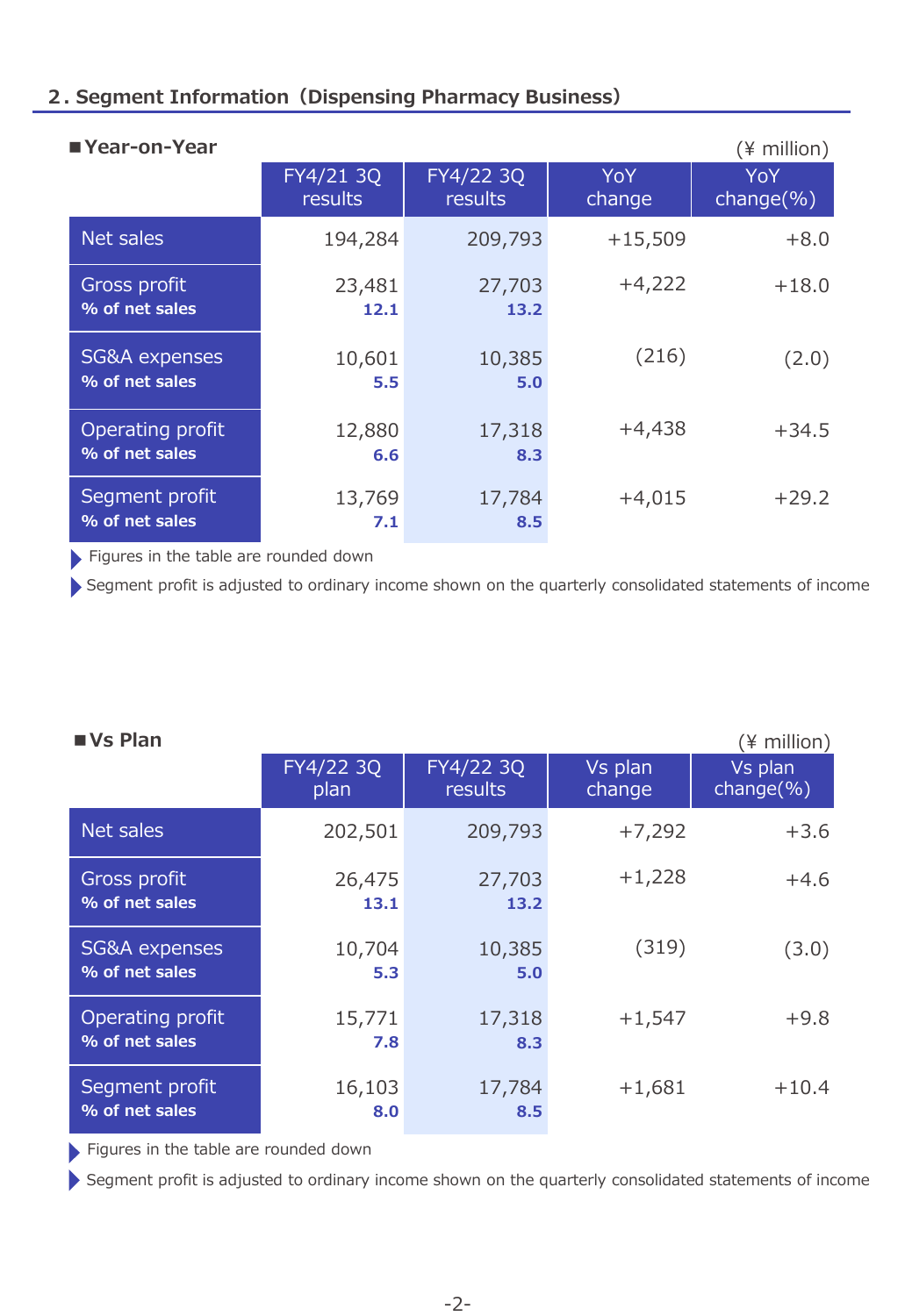# **3. Segment Information(Cosmetic and Drug Store Business)**

| ■ Year-on-Year                     |                      |                             |               | $(*)$ million)        |
|------------------------------------|----------------------|-----------------------------|---------------|-----------------------|
|                                    | FY4/21 3Q<br>results | FY4/22 3Q<br><b>results</b> | YoY<br>change | YoY<br>change $(\% )$ |
| Net sales                          | 14,386               | 15,286                      | $+900$        | $+6.3$                |
| Gross profit<br>% of net sales     | 5,335<br>37.1        | 5,170<br>33.8               | (165)         | (3.1)                 |
| SG&A expenses<br>% of net sales    | 6,976<br>48.5        | 6,693<br>43.8               | (283)         | (4.1)                 |
| Operating profit<br>% of net sales | (1,641)              | (1, 522)                    | $+119$        |                       |
| Segment profit<br>% of net sales   | (1,507)              | (1, 474)                    | $+33$         |                       |

Figures in the table are rounded down

Segment profit is adjusted to ordinary income shown on the quarterly consolidated statements of income

| ■ Vs Plan                                  |                   |                             |                   | $(*)$ million)            |
|--------------------------------------------|-------------------|-----------------------------|-------------------|---------------------------|
|                                            | FY4/22 3Q<br>plan | FY4/22 3Q<br><b>results</b> | Vs plan<br>change | Vs plan<br>change $(\% )$ |
| Net sales                                  | 17,750            | 15,286                      | (2,464)           | (13.9)                    |
| Gross profit<br>% of net sales             | 6,500<br>36.6     | 5,170<br>33.8               | (1,330)           | (20.5)                    |
| <b>SG&amp;A expenses</b><br>% of net sales | 7,340<br>41.4     | 6,693<br>43.8               | (647)             | (8.8)                     |
| Operating profit<br>% of net sales         | (840)             | (1, 522)                    | (682)             |                           |
| Segment profit<br>% of net sales           | (810)             | (1, 474)                    | (664)             |                           |

Figures in the table are rounded down

Segment profit is adjusted to ordinary income shown on the quarterly consolidated statements of income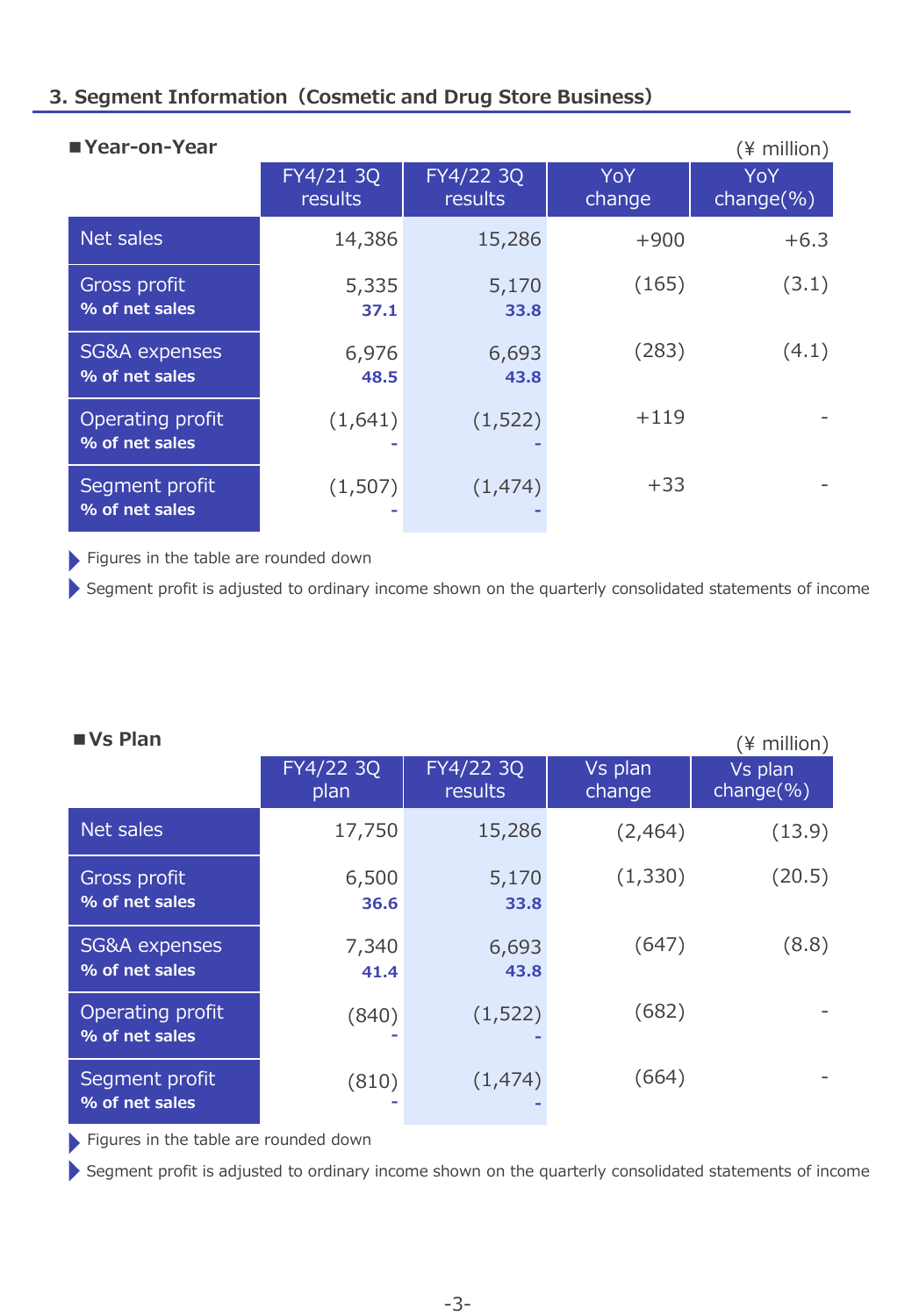# **4. Sales Verification**

### Net sales Prescription volume Average prescription price Same store  $(1,028)$  +3.5 +2.9 +0.7 Store openings in the Store openings in the  $+215.7$  +288.3 (18.7) Total  $(1,097)$   $+7.8$   $+6.1$   $+1.7$ Net sales **Prescription** volume Average prescription price Same store  $(1,028)$   $+4.8$   $(0.1)$   $+4.9$ Store openings in the Store openings in the  $(3.9)$   $(6.0)$   $+2.2$ Total  $(1,097)$   $+3.5$   $(1.6)$   $+5.2$

# **■Dispensing Pharmacy Business (YoY)**

## (%)**■Dispensing Pharmacy Business(Vs Plan)**(%)

| Cosmetic and Drug Store Business (YoY)<br>(%) ■ Cosmetic and Drug Store Business (Vs Plan) (%) |           |                               |                                     |                                               |           |                        |                                     |
|------------------------------------------------------------------------------------------------|-----------|-------------------------------|-------------------------------------|-----------------------------------------------|-----------|------------------------|-------------------------------------|
|                                                                                                | Net sales | Number of<br><b>customers</b> | Average<br>spending per<br>customer |                                               | Net sales | Number of<br>customers | Average<br>spending per<br>customer |
| Same store (56)                                                                                | (0.9)     | $+6.7$                        | (7.1)                               | Same store (56)                               | (11.6)    | (11.1)                 | (0.6)                               |
| Store openings in the<br>previous year (11)                                                    | $+189.0$  | $+216.0$                      | (8.5)                               | Store openings in the<br>previous year $(11)$ | (20.7)    | (16.8)                 | (4.7)                               |
| Total (74)                                                                                     | $+6.3$    | $+15.1$                       | (7.7)                               | Total $(74)$                                  | (13.9)    | (13.0)                 | (1.0)                               |

Changed accounting policies for revenue recognition from FY4/22

# **(Reference)**

| Cosmetic and Drug Store Business (YoY)<br>(%) ■ Cosmetic and Drug Store Business (Vs Plan) (%) |           |                        |                                     |                                               |           |                        |                                     |
|------------------------------------------------------------------------------------------------|-----------|------------------------|-------------------------------------|-----------------------------------------------|-----------|------------------------|-------------------------------------|
|                                                                                                | Net sales | Number of<br>customers | Average<br>spending per<br>customer |                                               | Net sales | Number of<br>customers | Average<br>spending per<br>customer |
| Same store (56)                                                                                | $+4.9$    | $+6.7$                 | (1.7)                               | Same store (56)                               | (10.5)    | (11.1)                 | $+0.6$                              |
| Store openings in the<br>previous year $(11)$                                                  |           | $+204.3 +216.0$        | (3.7)                               | Store openings in the<br>previous year $(11)$ | (19.0)    | (16.8)                 | (2.6)                               |
| Total (74)                                                                                     | $+12.3$   | $+15.1$                | (2.4)                               | $\overline{\text{Total}}$ (74)                | (12.7)    | (13.0)                 | $+0.4$                              |

For comparison purposes, FY4/22 figures are calculated to adjust to the results before the changes in accounting policies for revenue recognition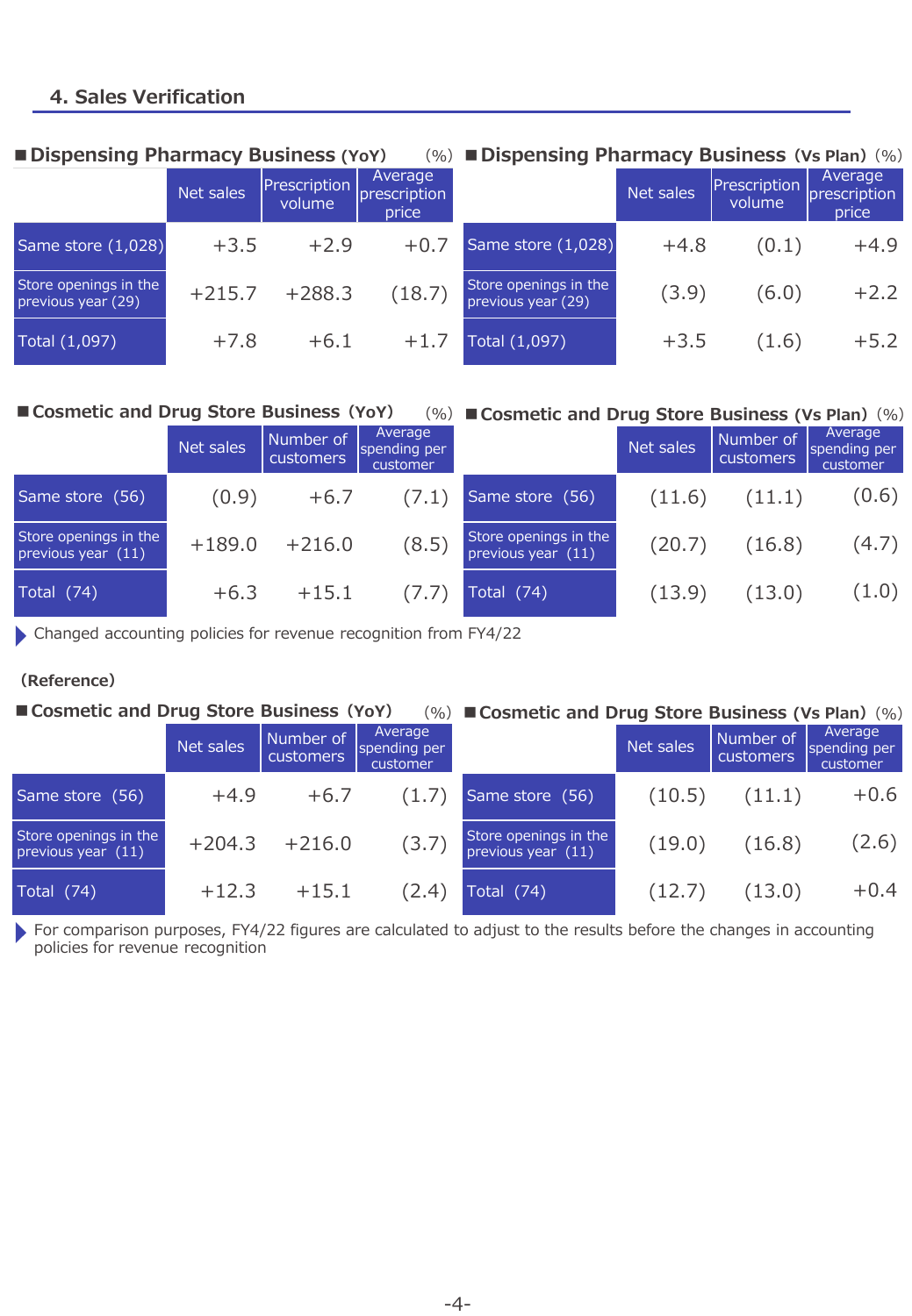# **5. Consolidated Balance Sheet**

| ■ Assets                                     |               |                                               |               | (¥ million) |
|----------------------------------------------|---------------|-----------------------------------------------|---------------|-------------|
|                                              | End-FY4/21 3Q | End-FY4/21                                    | End-FY4/22 3Q | Change      |
| Cash on hand and in banks                    | 54,756        | 55,271                                        | 55,641        | $+370$      |
| Notes and accounts receivable                | 11,866        | 13,475                                        | 10,707        | (2,768)     |
| <b>Inventories</b>                           | 15,598        | 14,285                                        | 16,972        | $+2,687$    |
| <b>Total current assets</b>                  | 92,246        | 96,398                                        | 94,837        | (1, 561)    |
| Buildings and structures, net                | 16,333        | 16,270                                        | 17,984        | $+1,714$    |
| Land                                         | 10,401        | 10,390                                        | 8,745         | (1,645)     |
| Lease assets                                 | 128           | 100                                           | 42            | (58)        |
| Total property, plant and<br>equipment       | 30,492        | 30,229                                        | 30,634        | $+405$      |
| Goodwill                                     | 39,570        | 39,057                                        | 38,172        | (885)       |
| Lease assets                                 | 3             |                                               | $\Omega$      | (1)         |
| <b>Total intangible fixed assets</b>         | 42,919        | 42,666                                        | 42,617        | (49)        |
| Investments in securities                    | 2,389         | 2,697                                         | 3,204         | $+507$      |
| Deferred tax assets                          | 4,250         | 4,415                                         | 4,614         | $+199$      |
| Deposits and guarantees                      | 19,390        | 20,319                                        | 22,893        | $+2,574$    |
| <b>Total investments and other</b><br>assets | 33,113        | 34,368                                        | 39,904        | $+5,536$    |
| <b>Total fixed assets</b>                    | 106,526       | 107,264                                       | 113,157       | $+5,893$    |
| <b>Total deferred assets</b>                 |               |                                               |               |             |
| <b>Total assets</b>                          | 198,772       | 203,662                                       | 207,994       | $+4,332$    |
| Figures in the table are rounded down        |               | Change:End-FY4/22 3Q compared with end-FY4/21 |               |             |

Capital expenditures(Purchases of property, plant and equipment and intangible fixed assets + Deposits and guarantees)  $\blacktriangleright$ totaled ¥9,125million

| Liabilities and Net Assets |  |  |  |
|----------------------------|--|--|--|
|----------------------------|--|--|--|

| Liabilities and Net Assets              |               |                                                         |               | $(*)$ million) |
|-----------------------------------------|---------------|---------------------------------------------------------|---------------|----------------|
|                                         | End-FY4/21 3Q | End-FY4/21                                              | End-FY4/22 3Q | Change         |
| Accounts payable                        | 46,700        | 46,758                                                  | 52,276        | $+5,518$       |
| Short-term debt                         | 3,975         | 3,670                                                   | 2,746         | (924)          |
| Lease obligations                       | 113           | 94                                                      | 38            | (56)           |
| <b>Total current liabilities</b>        | 71,197        | 74,160                                                  | 77,991        | $+3,831$       |
| Long-term debt                          | 8,567         | 8,297                                                   | 6,100         | (2, 197)       |
| Lease obligations                       | 57            | 37                                                      | 13            | (24)           |
| <b>Total long-term liabilities</b>      | 13,917        | 13,664                                                  | 11,889        | (1,775)        |
| <b>Total liabilities</b>                | 85,114        | 87,825                                                  | 89,881        | $+2,056$       |
| Common stock                            | 21,894        | 21,894                                                  | 21,894        |                |
| Capital surplus                         | 20,500        | 20,500                                                  | 20,500        |                |
| Retained earnings                       | 71,385        | 73,506                                                  | 77,800        | $+4,294$       |
| Total shareholders' equity              | 113,778       | 115,899                                                 | 118,177       | $+2,278$       |
| <b>Total net assets</b>                 | 113,657       | 115,837                                                 | 118,113       | $+2,276$       |
| <b>Total liabilities and net assets</b> | 198,772       | 203,662                                                 | 207,994       | $+4,332$       |
| Eigures in the table are rounded down   |               | Change: $End$ - $FVA/22$ 30 compared with end- $FVA/21$ |               |                |

Figures in the table are rounded down  $\qquad \qquad \blacktriangleright$  Change:End-FY4/22 3Q compared with end-FY4/21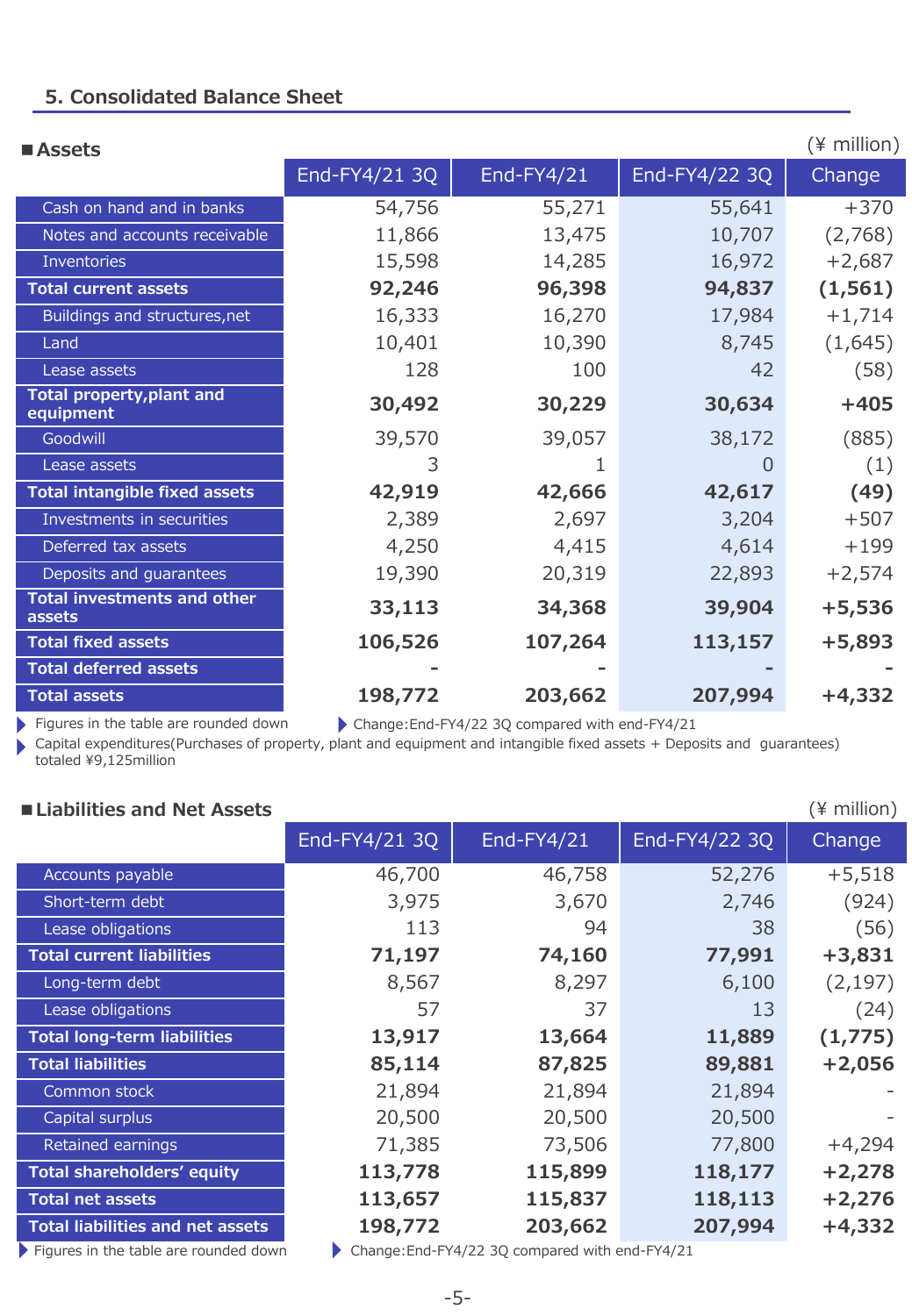|                                                              |                   |                   |                |                      | $(*)$ million)           |
|--------------------------------------------------------------|-------------------|-------------------|----------------|----------------------|--------------------------|
|                                                              | FY4/20<br>results | FY4/21<br>results | FY4/22<br>plan | <b>YoY</b><br>change | <b>YoY</b><br>change (%) |
| Net sales                                                    | 292,615           | 297,305           | 315,000        | $+17,695$            | $+6.0$                   |
| Gross profit<br>% of net sales                               | 46,861<br>16.0    | 46,155<br>15.5    | 51,600<br>16.4 | $+5,445$             | $+11.8$                  |
| <b>SG&amp;A</b> expenses<br>% of net sales                   | 30,793<br>10.5    | 35,222<br>11.8    | 36,600<br>11.6 | $+1,378$             | $+3.9$                   |
| Operating profit<br>% of net sales                           | 16,068<br>5.5     | 10,932<br>3.7     | 15,000<br>4.8  | $+4,068$             | $+37.2$                  |
| Ordinary profit<br>% of net sales                            | 16,822<br>5.7     | 12,649<br>4.3     | 15,500<br>4.9  | $+2,851$             | $+22.5$                  |
| Profit attributable<br>to owners of parent<br>% of net sales | 9,179<br>3.1      | 6,697<br>2.3      | 8,300<br>2.6   | $+1,603$             | $+23.9$                  |
| Earnings per<br>share(4)                                     | 259.11            | 189.04            | 234.28         | $+45.24$             | $+23.9$                  |
| Annual dividend (¥)                                          | 55.00             | 55.00             | 55.00          | 0.0                  | 0.0                      |

Figures in the table are rounded down

Change:FY4/22 plan compared with FY4/21 results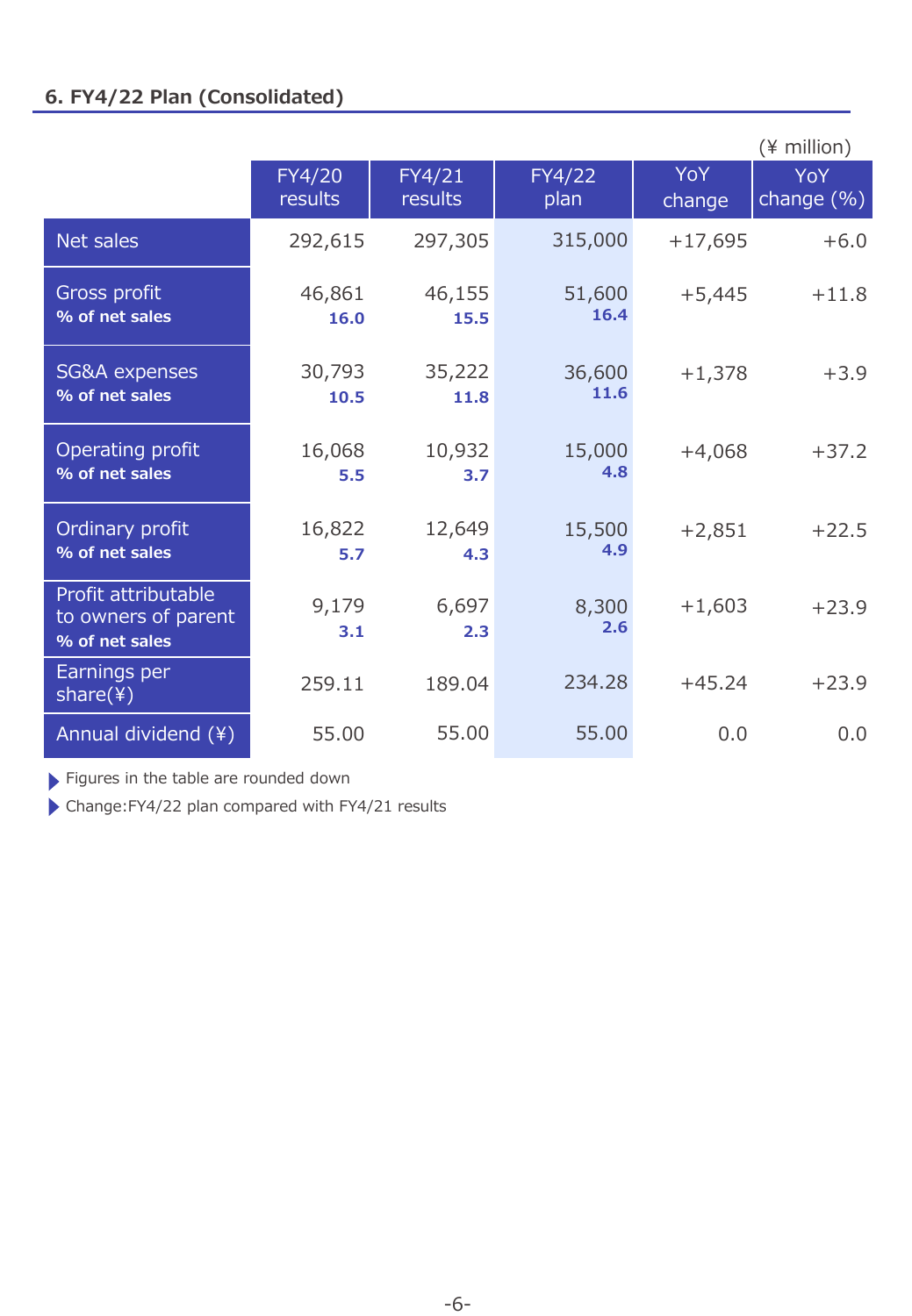# **7. Transition of Store Openings**

|                | $FY4/14$ FY4/15 FY4/16 FY4/17 FY4/18 FY4/19 FY4/20 FY4/21 FY4/22 |         |  |                                         |  |    |
|----------------|------------------------------------------------------------------|---------|--|-----------------------------------------|--|----|
| <b>Organic</b> | 36                                                               |         |  | 40 32 27 25 23 14 15                    |  | 18 |
| <b>M&amp;A</b> | 26.                                                              |         |  | 119 110 182 11 134 6 14                 |  | 22 |
| Total          |                                                                  | 616 754 |  | 881 1,066 1,029 1,132 1,088 1,065 1,097 |  |    |

# ■**Number of Store Openings in Dispensing Pharmacy Business**

# **■Number of Store Openings in Cosmetic and Drug Store Business**

|         | FY4/14 FY4/15 FY4/16 FY4/17 FY4/18 FY4/19 FY4/20 FY4/21 FY4/22 |    |    |    |    |    |    |  |
|---------|----------------------------------------------------------------|----|----|----|----|----|----|--|
| Organic |                                                                |    |    |    |    |    |    |  |
| Total   | 59                                                             | 56 | 52 | トン | 48 | 54 | 69 |  |

# **Inquiries related to this presentation should be addressed to**

# **AIN HOLDINGS INC. Corporate Planning Division TEL(81)11-814-0010 FAX(81)11-814-5550 https://www.ainj.co.jp/**

This document may not be reproduced or distributed to any third party without prior approval of AIN HOLDINGS INC. This document has been prepared for information purpose only and does not form part of a solicitation to sell or purchase any securities. Information contained herein may be changed or revised without prior notice. This document may contain forecasting statements as to future results of operations. No forecast statement can be guaranteed and actual results of operations may differ from those projected.